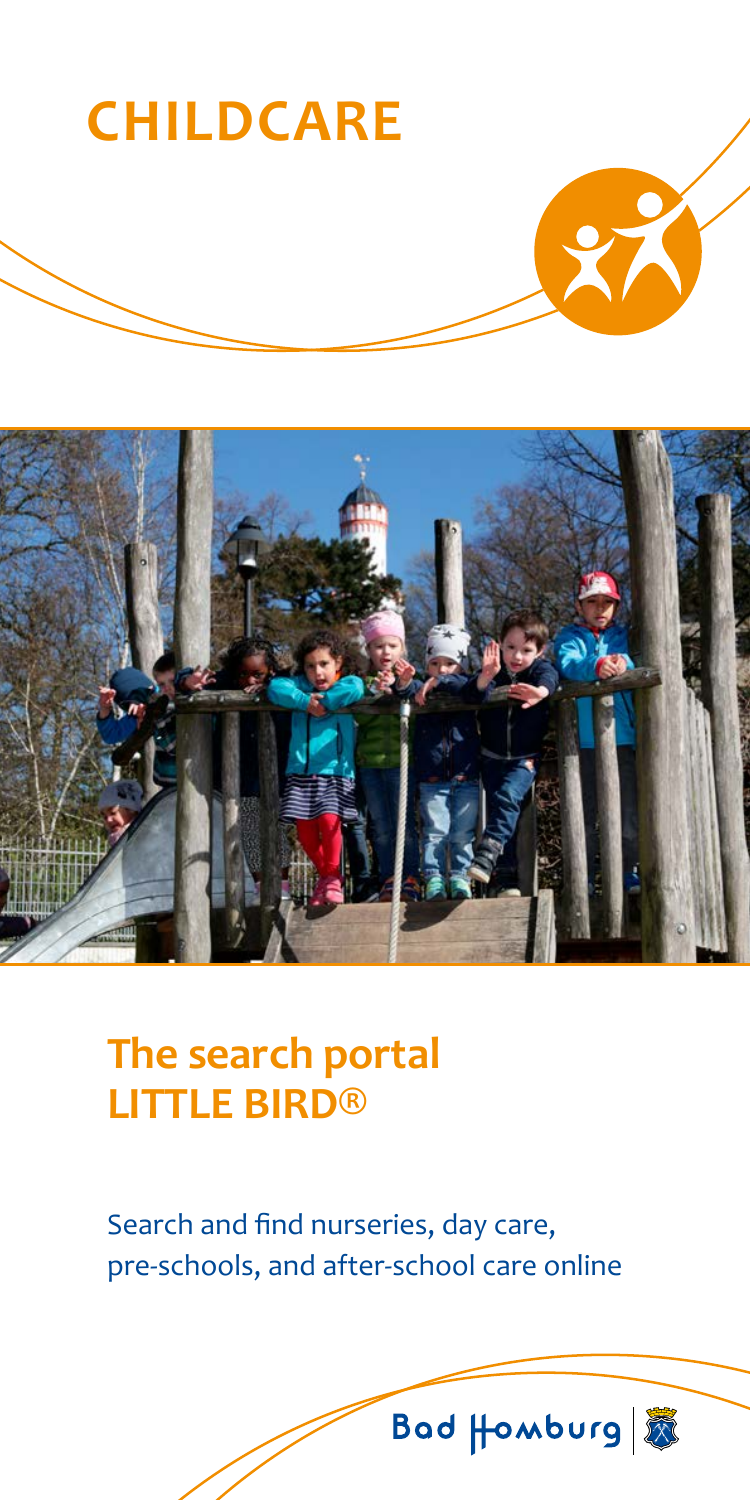### **The online search portal**

LITTLE BIRD® is an interactive, Germany-wide e-government solution to bring searching and finding childcare closer to the people and to make the search more transparent and effective.

- It helps to easily find childcare offers in a structured and straightforward manner.
- With this solution, you can file applications directly from your computer at any time.
- It will cost you less time and you will not have to complete complicated forms.
- You can find information about childcare providers such as forms of childcare, contact details, educational offers and activities.
- You can create an account to create your own search profile in order to easily apply online for a place with the desired providers.
- You always have a full overview and can bindingly accept any places offered to you with one click.

As the funding institution for public youth welfare, the city of Bad Homburg v. d. Höhe is responsible for providing sufficient childcare options.

Private institutions and childcare are also integrated into the online search portal. This facilitates medium-term demand planning for the city. It makes it possible to initiate the required projects to develop childcare offers in time.

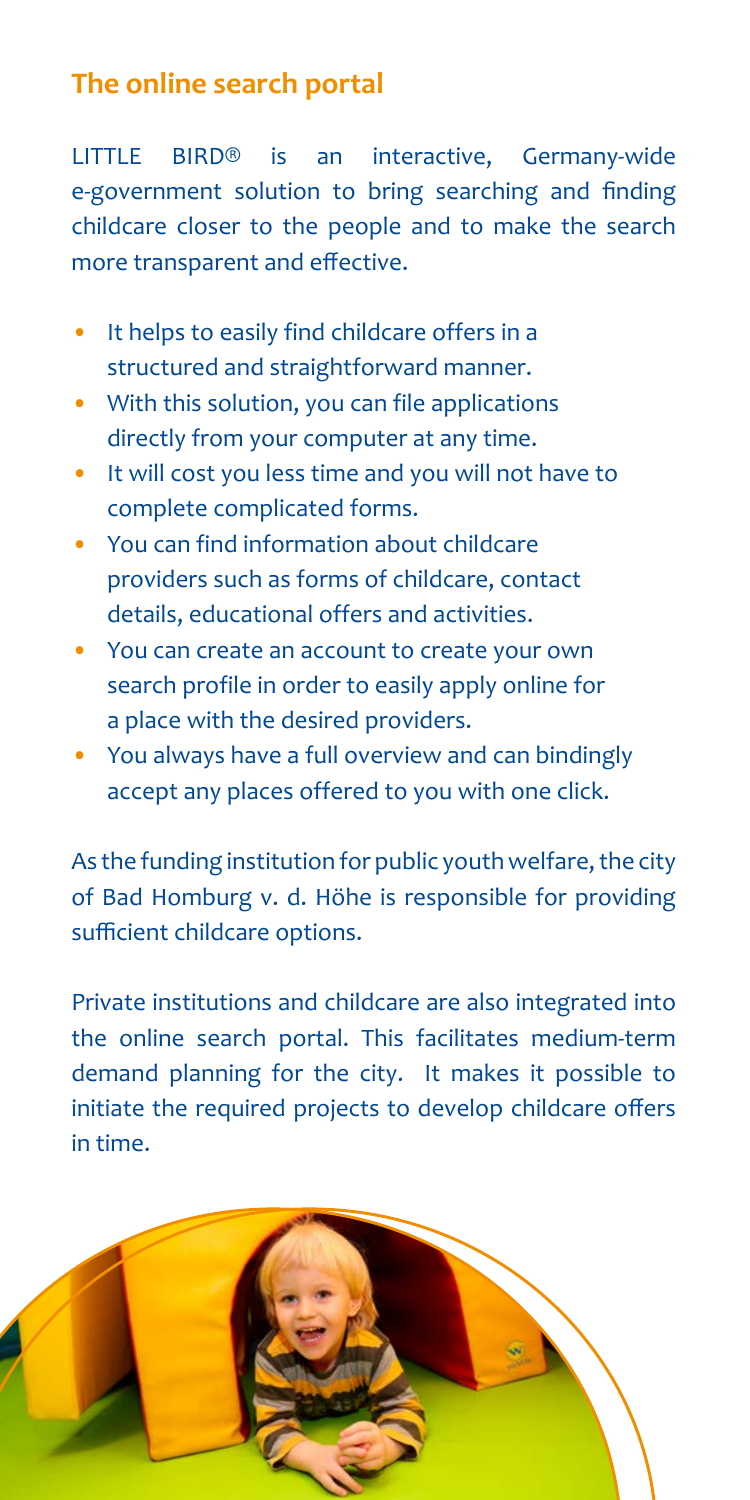### **This is how it works:**

### **1. Request places**

Parents can use the LITTLE BIRD® portal on the website https://portal.little-bird.de/ to quickly and conveniently get an overview over suitable childcare options in their vicinity from home. They can select by various criteria and request up to 5 childcare places for their child. Needless to say, this process can also be completed directly via the institutions or the Childcare Management Department!



### **2. Planning**

The institutions can accurately plan and compare their capacities based on the number of requests for places they receive. Because all occupied places are registered with the duration they are occupied for, the managers always have a clear overview over the care situation.

Likewise, with its complete overview over all institutions, childcare centres and providers, it is also the first secure planning basis for the municipality as youth welfare provider.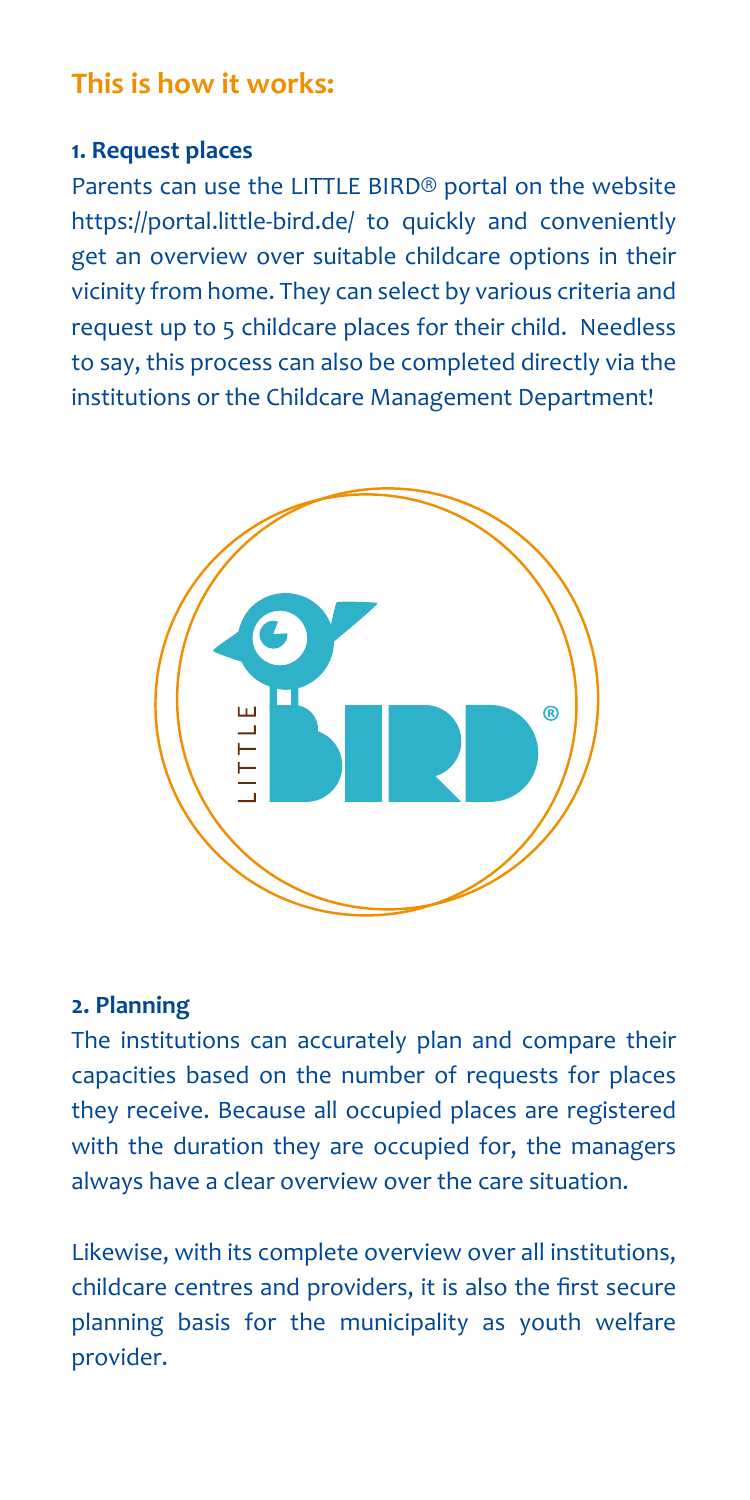

### **3. Personal visit**

There is still personal contact!

One (or several) of the childcare/day care providers whom you contacted will invite the parents to visit the institution for a meeting to get to know each other.

### **4. Reservation/contract**

If the institution or the childcare centre can offer a reservation, the parents will have to confirm the offer in order to bindingly register their child. The places are still allocated by the institutions/day care centres.

When a place is accepted, the child is automatically delisted from the centralised reservation register and is bindingly registered with the institution/day care centre. This means that other institutions and the municipality know that a place is no longer required for this child.

The actual care contract is concluded a few months prior to the start of attendance.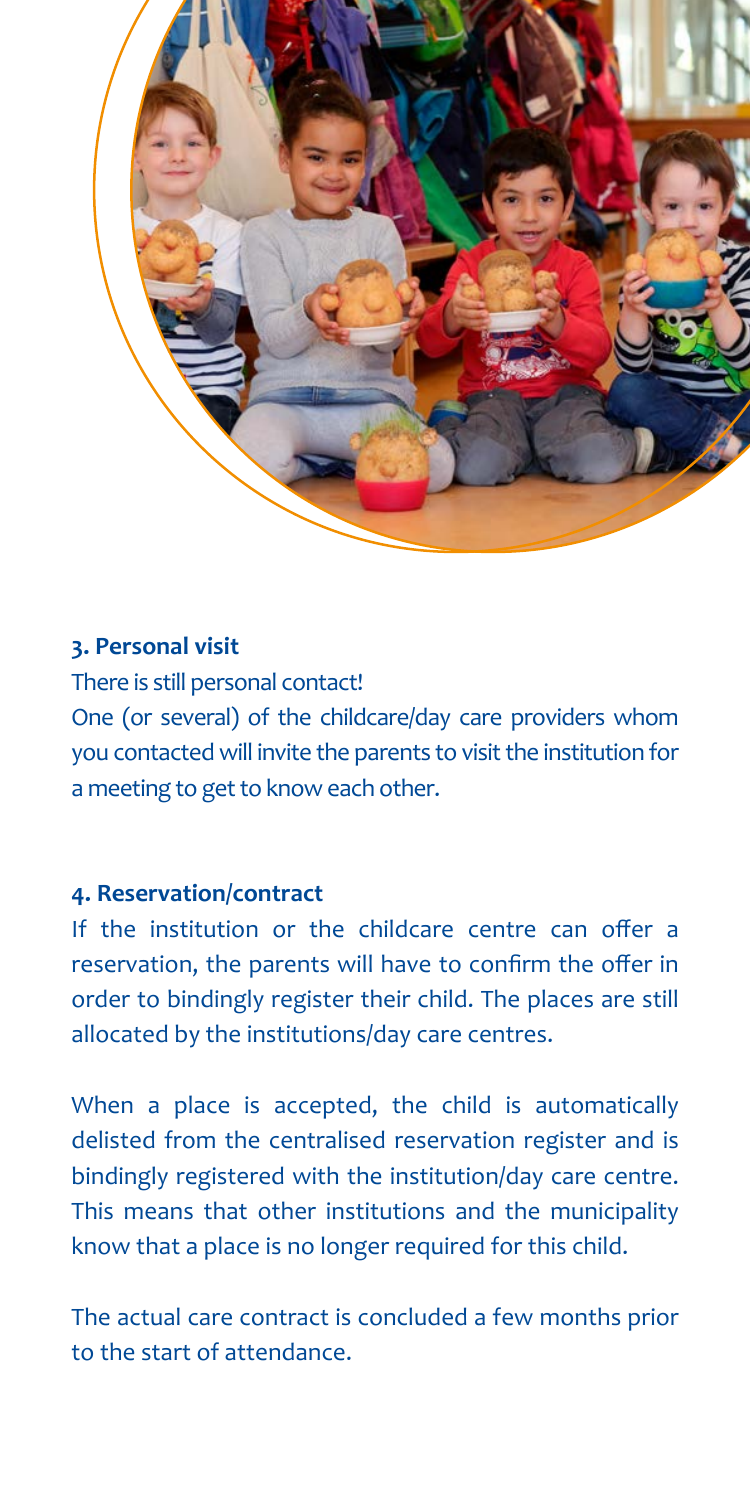### **Data Protection**

By registering for the LITTLE BIRD® online portal, the parents accept the privacy policy for the portal. Needless to say, consent is confirmed for each individual reservation. The portal will not transmit any user information without the consent of the parents.

All registered existing contracts will remain with the provider in charge of the institution or of the day care facility and will only be used to manage the existing childcare contracts. These data will not be disclosed to third parties or other providers without permission of the data subject!

The LITTLE BIRD® system was implemented in cooperation with the state data protection officer of Hessen. The city of Bad Homburg v. d. Höhe complies with the legal requirements of the General Data Protection Regulation (GDPR). Please see www.bad-homburg.de/datenschutz for further information.

### **Questions?**

Our staff at the Childcare Management Department will be happy to help:

 $(\textcircled{a})$  kinderbetreuung $\textcircled{a}$ bad-homburg.de  $\mathbb{\mathbb{C}}$  06172 / 100-5052 oder -5058, -5059

**Opening times** Mon., Wed., Fri. 8 am – noon Wed.  $2 \text{ pm} - 5 \text{ pm}$ 

You can also find further information online: **www.little-bird.de/bad-homburg**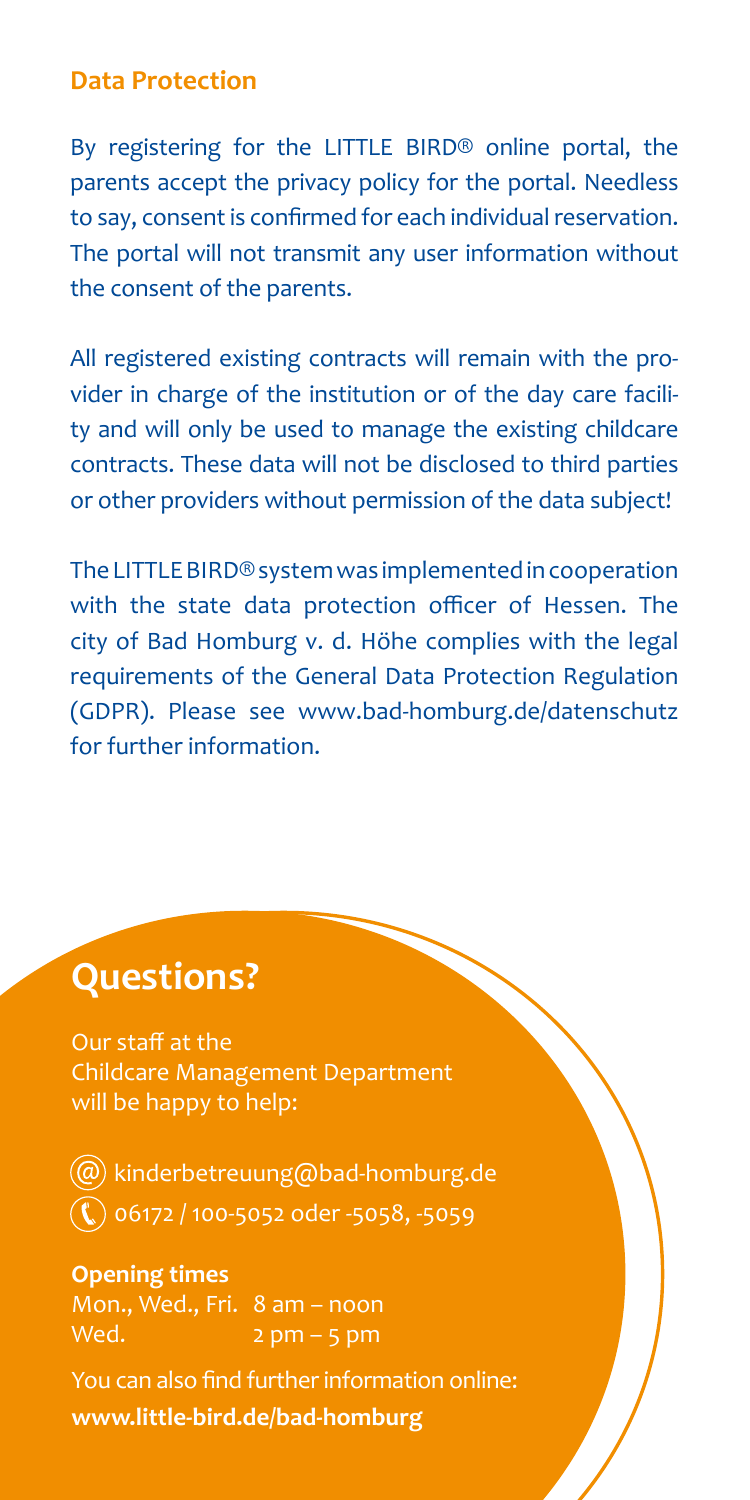

**Hear from parents who looked for childcare for their child via LITTLE BIRD:**

#### **Anna P. F., Bad Homburg:**

"Great, it was really quick to complete the application … now we keep our fingers crossed."

#### **Stephanie Z. from Heidenau:**

"It was easy and quick to find childcare for my daughter. I simply registered with the parent portal and was able to file request directly via the system at the same time."

### **Familie Merz from Oberursel:**

"Perfectly thought out, speaking as a user; provides a great overview over all childcare offers and is easy to use. Thank you so much for this quantum leap!"

### **Publisher + Printing**

Magistrate of the city of Bad Homburg v. d. Höhe City councillor Lucia Lewalter-Schoor 61343 Bad Homburg v. d. Höhe

#### **Editor**

Department for Youth, Social Affairs and Housing - Special Department for Support Services and Childcare -

**Photos** Heiko Rhode

**www.bad-homburg.de**

/ersion dated: February 2020 Version dated: February 2020